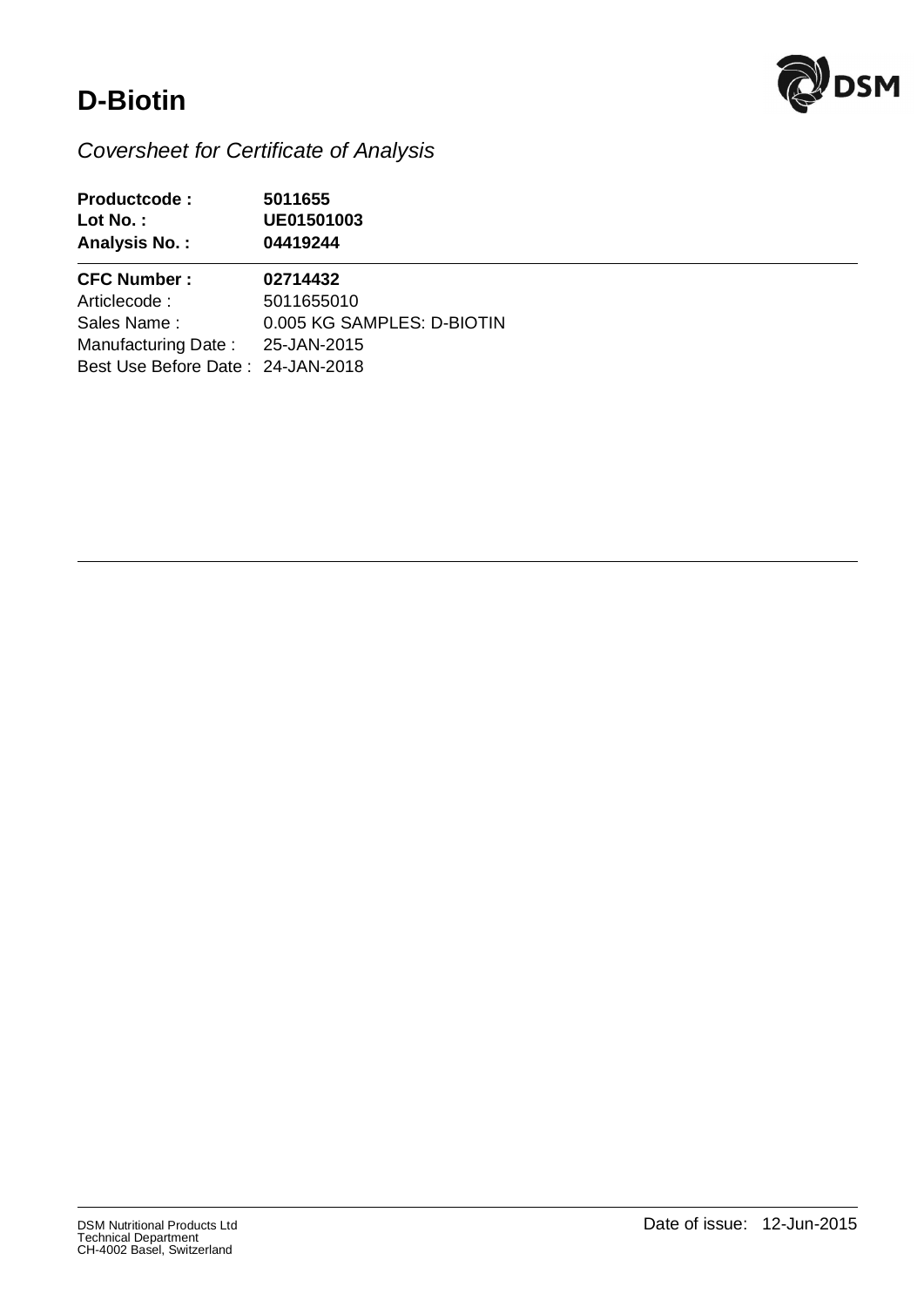

# **d-Biotin**

## **CERTIFICATE OF ANALYSIS**

| Productcode  | :5011655     |
|--------------|--------------|
| Lot No.      | : UE01501003 |
| Analysis No. | :04419244    |

| <b>Test</b>                                                 | <b>Result</b>      | Limits /<br><b>Specification</b> | Dimension /<br><b>Units</b> |
|-------------------------------------------------------------|--------------------|----------------------------------|-----------------------------|
| <b>Appearance</b>                                           |                    |                                  |                             |
| Appearance<br>Visual inspection                             | crystalline powder | crystalline powder               |                             |
| <b>Visual Colour</b>                                        |                    |                                  |                             |
| Colour<br>Visual inspection                                 | white              | white                            |                             |
| <b>Visual Colour of a solution 1pc</b>                      |                    |                                  |                             |
| in NaOH 0.1N<br>Visual inspection                           | colourless         | colourless                       |                             |
| <b>Visual Clarity of a solution 1pc</b>                     |                    |                                  |                             |
| in NaOH 0.1N<br>Visual inspection                           | clear              | clear                            |                             |
| <b>Melting Point</b>                                        |                    |                                  |                             |
| <b>Melting Point</b><br>Ph. Eur.                            | 231                | 229 to 232                       | $\rm ^{\circ}C$             |
| <b>Specific Optical Rotation, 589 nm,</b><br>$20^{\circ}$ C |                    |                                  |                             |
| C=1 in NaOH 0.1N (dried)<br>Ph. Eur.                        | 90.5               | 89.0 to 93.0                     | $\circ$                     |
| <b>Identity</b>                                             |                    |                                  |                             |
| Identity<br>IR / Ph. Eur.                                   | corresponds        | corresponds                      |                             |
| <b>Sulphated Ash</b>                                        |                    |                                  |                             |
| Sulphated Ash<br>Ph. Eur.                                   | < 0.1              | max. 0.1                         | $\%$                        |
| <b>Heavy Metals</b>                                         |                    |                                  |                             |
| Heavy metals<br>ICP-AES / Ph. Eur.                          | $<$ 10             | $<$ 10                           | ppm                         |
| <b>Lead</b>                                                 |                    |                                  |                             |
| Lead<br>ICP-AES / Ph. Eur.                                  | $<$ 2              | $<$ 2                            | ppm                         |
| Loss on drying                                              |                    |                                  |                             |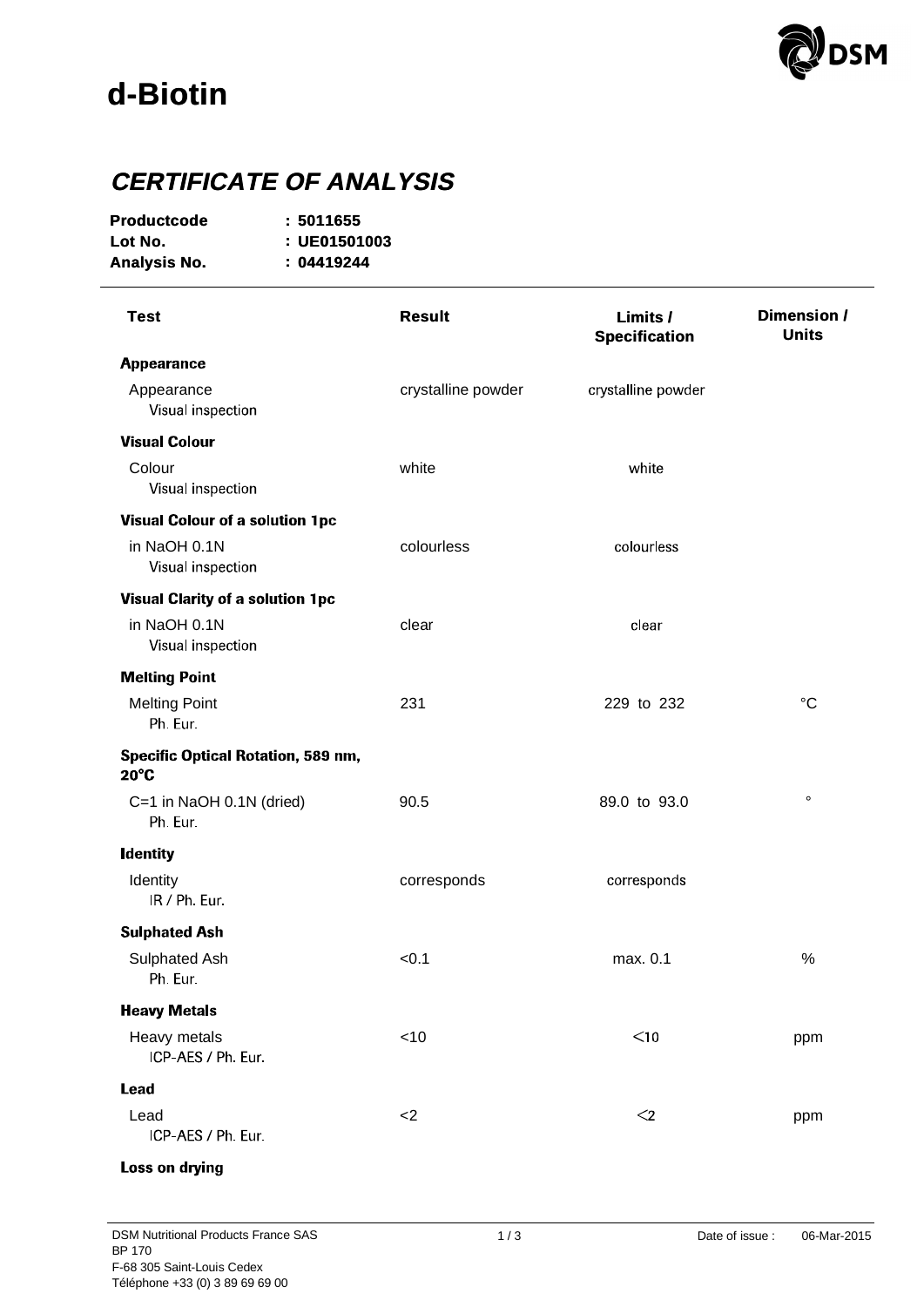

# **d-Biotin**

### **CERTIFICATE OF ANALYSIS**

| <b>Productcode</b>  | :5011655     |
|---------------------|--------------|
| Lot No.             | : UE01501003 |
| <b>Analysis No.</b> | : 04419244   |

| <b>Test</b>                               | <b>Result</b> | Limits /<br><b>Specification</b> | Dimension /<br><b>Units</b> |
|-------------------------------------------|---------------|----------------------------------|-----------------------------|
| Loss on drying<br>Ph. Eur.                | 0.25          | max. 1.0                         | $\frac{0}{0}$               |
| <b>Residual solvents</b>                  |               |                                  |                             |
| Ethanol<br>GC / Ph. Eur.                  | 229           | max. 5000                        | ppm                         |
| Cyclohexane<br>GC / Ph. Eur.              | 10            | max. 50                          | ppm                         |
| <b>Related substances</b>                 |               |                                  |                             |
| Diamino derived<br>HPLC I                 | 0.08          | max. 0.20                        | $\%$                        |
| <b>Biotinyl biotin</b><br><b>HPLC1</b>    | < 0.05        | max. 0.50                        | %                           |
| Monobenzyl biotin<br><b>HPLC1</b>         | < 0.05        | max. 0.50                        | $\%$                        |
| Any unspecified impurity<br>HPLC I and II | < 0.10        | max. 0.10                        | $\%$                        |
| Total of the impurities<br>HPLC I and II  | 0.08          | max. 1.5                         | $\%$                        |
| <b>Assay (dried)</b>                      |               |                                  |                             |
| d-Biotin<br><b>HPLC1</b>                  | 100.0         | 98.5 to 100.5                    | $\frac{0}{0}$               |
| <b>Powder fineness</b>                    |               |                                  |                             |
| Through sieve 20 USP<br>Laser diffraction | 100           | 100                              | $\%$                        |
| <b>Chlorides</b>                          |               |                                  |                             |
| Chlorides<br>Ph. Eur.                     | < 0.047       | < 0.047                          | $\%$                        |
| <b>Sulphates</b>                          |               |                                  |                             |
| Sulphates<br>Ph. Eur.                     | < 0.032       | < 0.032                          | $\%$                        |

This lot was analysed and released by our authorized Quality Control Department and was found to meet the specifications as given above.

The product meets all requirements of the following valid compendia when tested accordingly: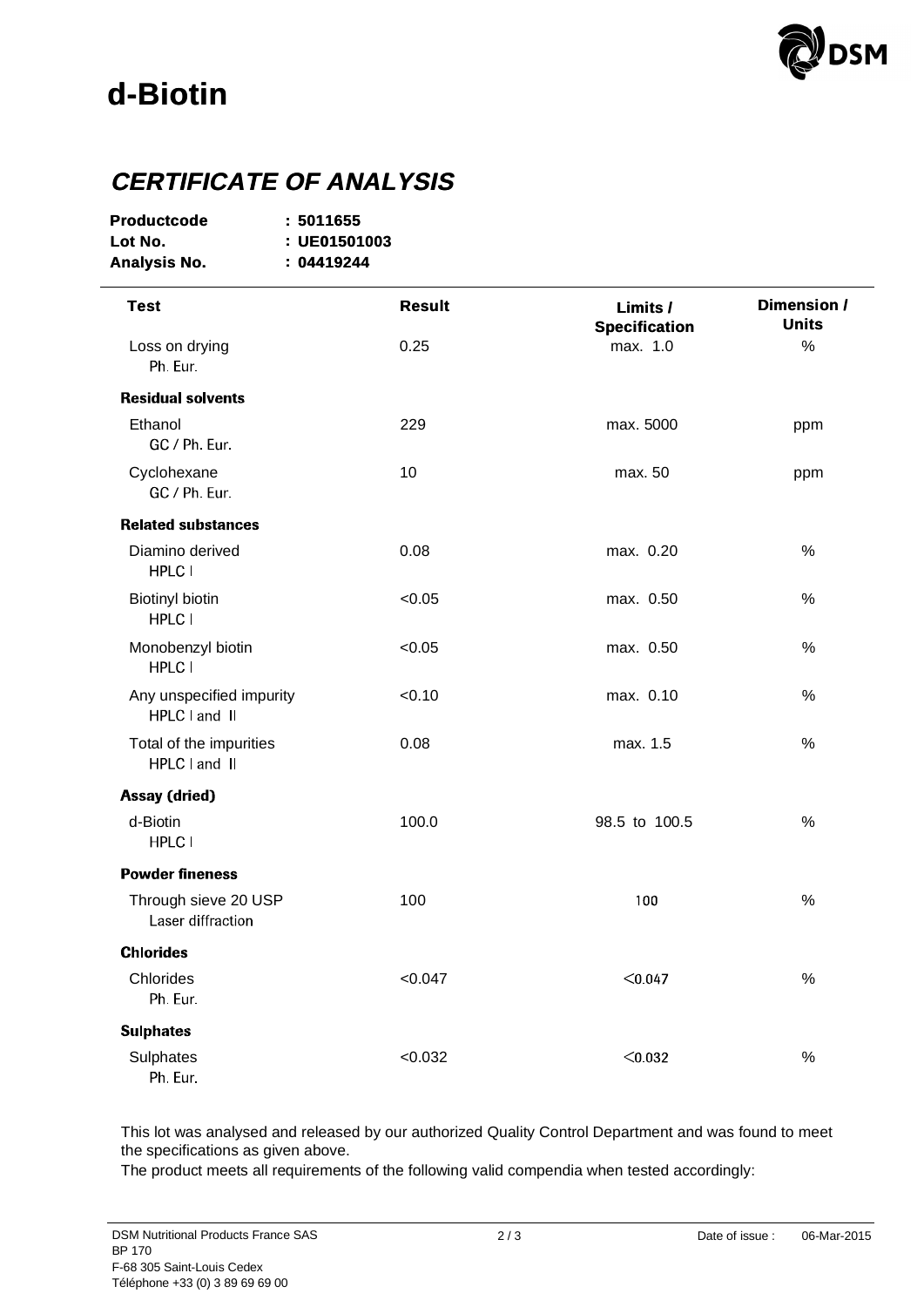

# **d-Biotin**

## **CERTIFICATE OF ANALYSIS**

| <b>Productcode</b> | : 5011655    |
|--------------------|--------------|
| Lot No.            | : UE01501003 |
| Analysis No.       | : 04419244   |

Ph. Eur + USP + FCC

The Quality Assurance Manager DSM Nutritional Products France SAS

R. Sleefald

Philippe Herfeld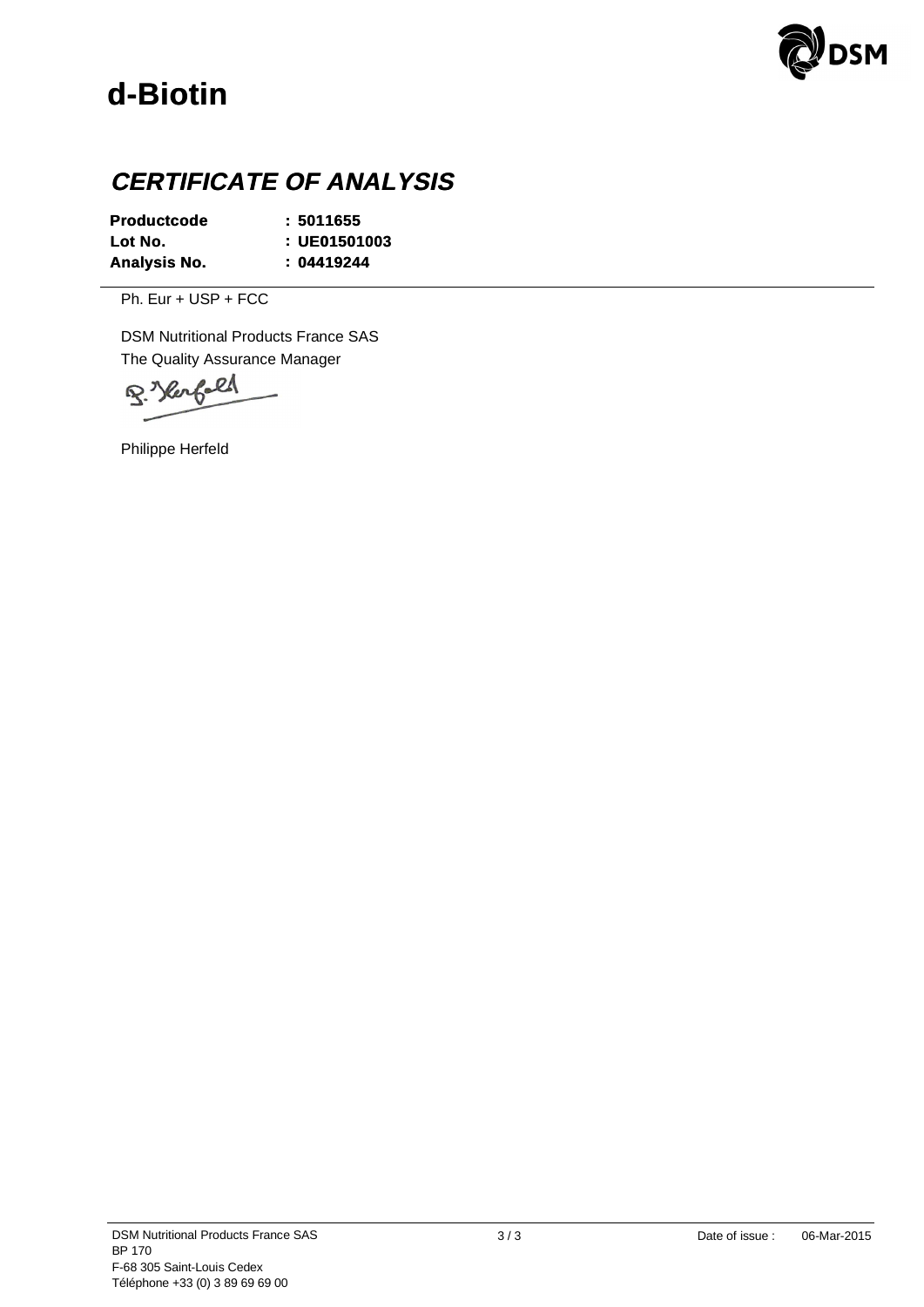Product Information



### **D-Biotin**

#### **GMO Statement**

We hereby confirm that the product D-Biotin is manufactured by conventional processes\*\* and therefore does not contain GMO-DNA.

\*\* The term "conventional process" refers to chemical synthesis, fermentation using non GMM, extraction from conventional plants.

This document is generated electronically and valid without signature.

**Disclaimer:** The information contained herein is to the best of our knowledge accurate. However, we refuse any liability for the application and use of further processed material containing our product. Solely the producer of the final product has to assume full responsibility according to the relevant local regulations. The content of this document is subject to change without further notice unless otherwise agreed in writing. Please consult your local representative or one of DSM's websites at http://webshop.dsm.com for latest version of this document or the latest information.

..........................................................................................................................................................................................................................